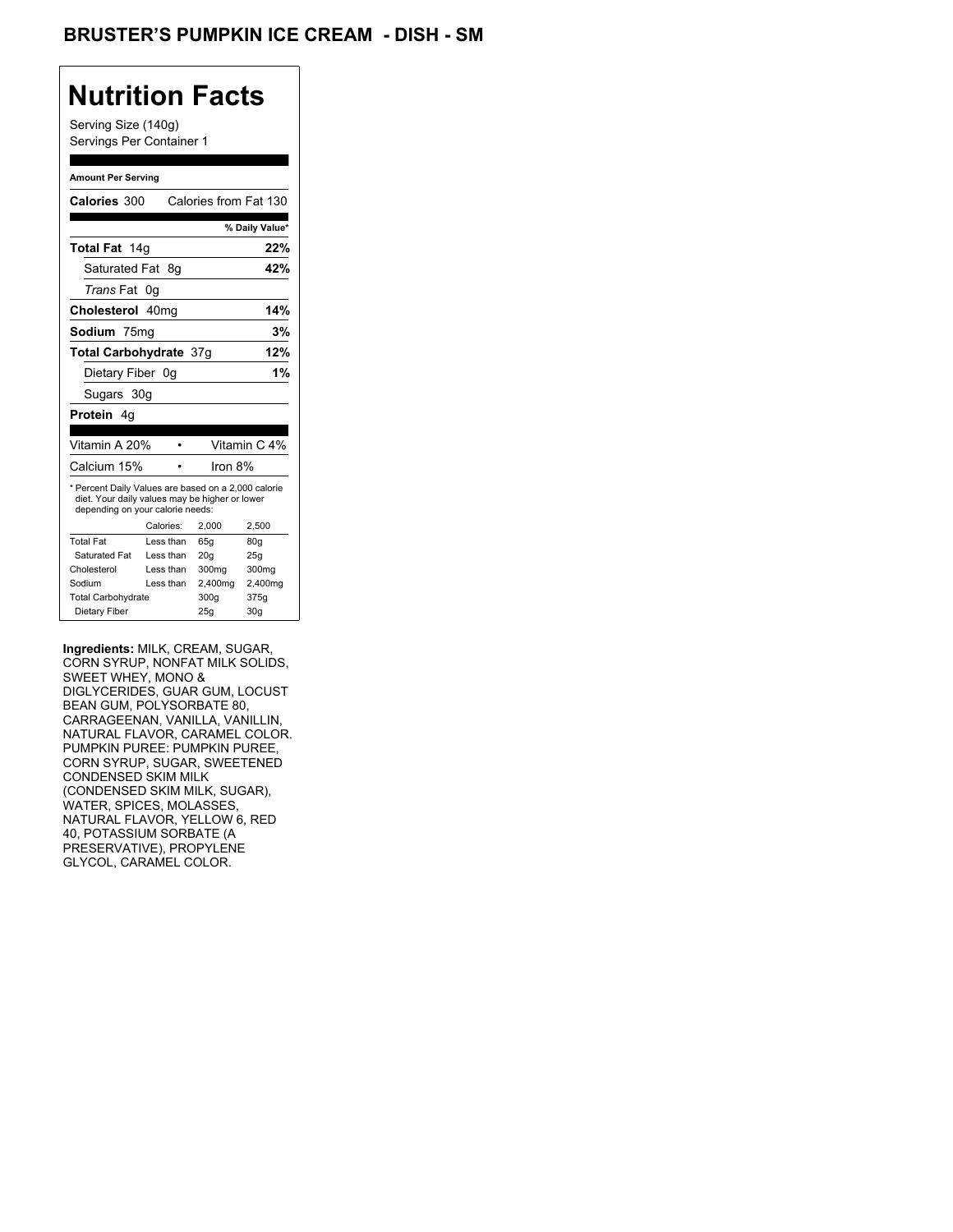### BRUSTER'S PUMPKIN ICE CREAM - DISH - REG

## Nutrition Facts

Serving Size (210g) Servings Per Container 1

#### Amount Per Serving

| Calories 440                                                                                                                              |           | Calories from Fat 200 |                 |
|-------------------------------------------------------------------------------------------------------------------------------------------|-----------|-----------------------|-----------------|
|                                                                                                                                           |           |                       | % Daily Value*  |
| Total Fat 22g                                                                                                                             |           |                       | 33%             |
| Saturated Fat 13g                                                                                                                         |           |                       | 63%             |
| Trans Fat                                                                                                                                 | 0g        |                       |                 |
| Cholesterol                                                                                                                               | 65mq      |                       | 21%             |
| Sodium 115ma                                                                                                                              |           |                       | 5%              |
| Total Carbohydrate 56g                                                                                                                    |           |                       | 19%             |
| Dietary Fiber 0g                                                                                                                          |           |                       | 1%              |
| Sugars 45g                                                                                                                                |           |                       |                 |
| Protein<br>6g                                                                                                                             |           |                       |                 |
|                                                                                                                                           |           |                       |                 |
| Vitamin A 30%                                                                                                                             |           |                       | Vitamin C 4%    |
| Calcium 20%                                                                                                                               |           | Iron 10%              |                 |
| * Percent Daily Values are based on a 2,000 calorie<br>diet. Your daily values may be higher or lower<br>depending on your calorie needs: |           |                       |                 |
|                                                                                                                                           | Calories: | 2.000                 | 2,500           |
| <b>Total Fat</b>                                                                                                                          | Less than | 65q                   | 80 <sub>g</sub> |
| Saturated Fat                                                                                                                             | Less than | 20 <sub>g</sub>       | 25g             |
|                                                                                                                                           |           |                       |                 |
| Cholesterol                                                                                                                               | Less than | 300mg                 | 300mg           |
| Sodium                                                                                                                                    | Less than | 2,400mg               | 2,400mg         |
| <b>Total Carbohydrate</b>                                                                                                                 |           | 300g                  | 375g            |

Ingredients: MILK, CREAM, SUGAR, CORN SYRUP, NONFAT MILK SOLIDS, SWEET WHEY, MONO & DIGLYCERIDES, GUAR GUM, LOCUST BEAN GUM, POLYSORBATE 80, CARRAGEENAN, VANILLA, VANILLIN, NATURAL FLAVOR, CARAMEL COLOR. PUMPKIN PUREE: PUMPKIN PUREE, CORN SYRUP, SUGAR, SWEETENED CONDENSED SKIM MILK (CONDENSED SKIM MILK, SUGAR), WATER, SPICES, MOLASSES, NATURAL FLAVOR, YELLOW 6, RED 40, POTASSIUM SORBATE (A PRESERVATIVE), PROPYLENE GLYCOL, CARAMEL COLOR.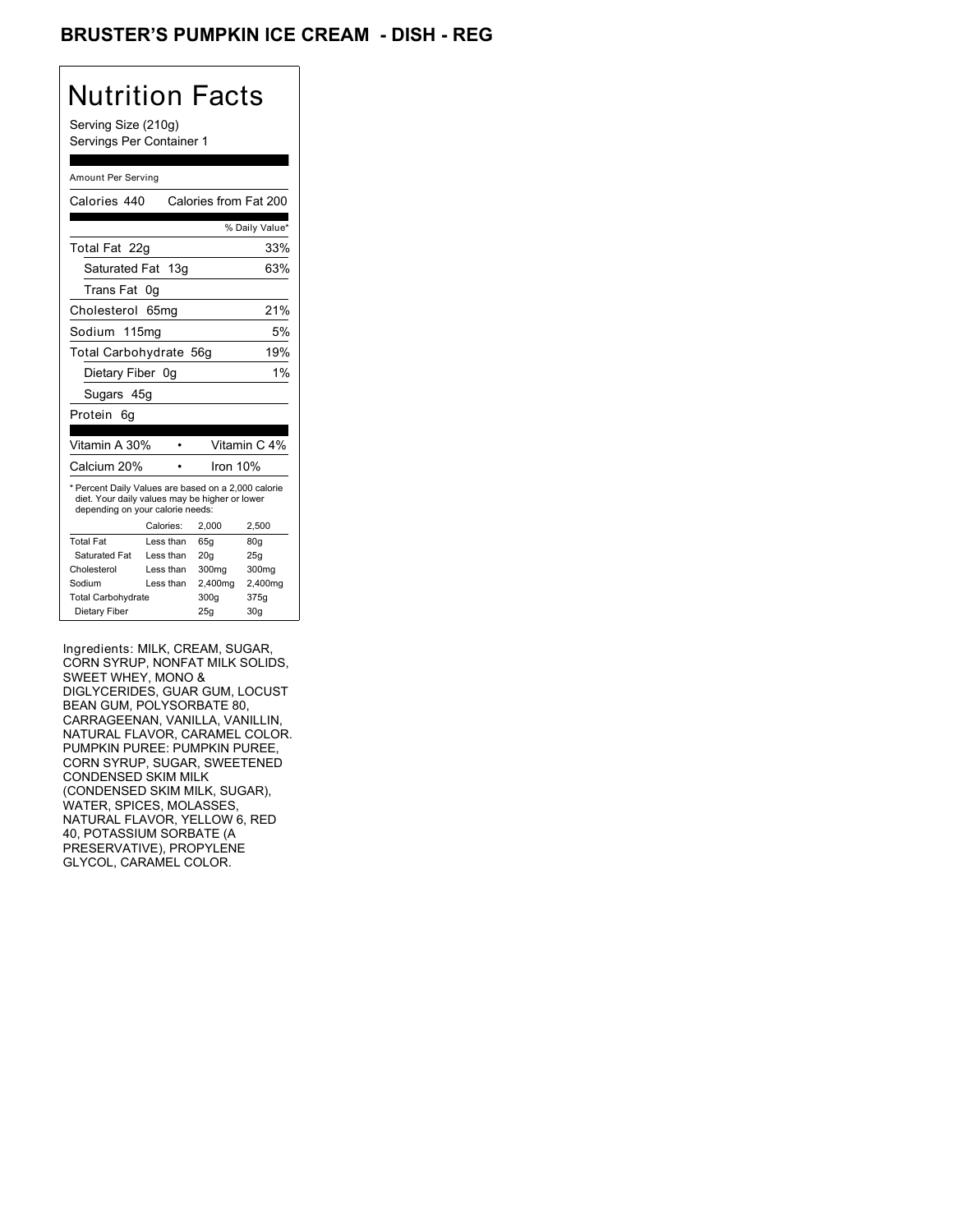## BRUSTER'S PUMPKIN ICE CREAM - DISH - LG

# Nutrition Facts

Serving Size (280g) Servings Per Container 1

#### Amount Per Serving

| Calories 590                                                                                                                              |                  | Calories from Fat 260 |                |
|-------------------------------------------------------------------------------------------------------------------------------------------|------------------|-----------------------|----------------|
|                                                                                                                                           |                  |                       | % Daily Value* |
| Total Fat 29q                                                                                                                             |                  |                       | 45%            |
| Saturated Fat 17g                                                                                                                         |                  |                       | 85%            |
| Trans Fat                                                                                                                                 | 0g               |                       |                |
| Cholesterol                                                                                                                               | 85 <sub>mg</sub> |                       | 28%            |
| Sodium 150mg                                                                                                                              |                  |                       | 6%             |
| Total Carbohydrate 75g                                                                                                                    |                  |                       | 25%            |
| Dietary Fiber 0q                                                                                                                          |                  |                       | 1%             |
| Sugars 60g                                                                                                                                |                  |                       |                |
| Protein<br>8g                                                                                                                             |                  |                       |                |
|                                                                                                                                           |                  |                       |                |
| Vitamin A 35%                                                                                                                             |                  |                       | Vitamin C 6%   |
| Calcium 25%                                                                                                                               |                  | Iron 15%              |                |
| * Percent Daily Values are based on a 2,000 calorie<br>diet. Your daily values may be higher or lower<br>depending on your calorie needs: |                  |                       |                |
|                                                                                                                                           | Calories:        | 2.000                 | 2.500          |
| <b>Total Fat</b>                                                                                                                          | Less than        | 65q                   | 80g            |
| Saturated Fat                                                                                                                             | Less than        | 20q                   | 25q            |
| Cholesterol                                                                                                                               | Less than        | 300mg                 | 300mg          |
| Sodium                                                                                                                                    | Less than        | 2,400mg               | 2,400mg        |
| <b>Total Carbohydrate</b>                                                                                                                 |                  | 300g                  | 375g           |
|                                                                                                                                           |                  |                       |                |

Ingredients: MILK, CREAM, SUGAR, CORN SYRUP, NONFAT MILK SOLIDS, SWEET WHEY, MONO & DIGLYCERIDES, GUAR GUM, LOCUST BEAN GUM, POLYSORBATE 80, CARRAGEENAN, VANILLA, VANILLIN, NATURAL FLAVOR, CARAMEL COLOR. PUMPKIN PUREE: PUMPKIN PUREE, CORN SYRUP, SUGAR, SWEETENED CONDENSED SKIM MILK (CONDENSED SKIM MILK, SUGAR), WATER, SPICES, MOLASSES, NATURAL FLAVOR, YELLOW 6, RED 40, POTASSIUM SORBATE (A PRESERVATIVE), PROPYLENE GLYCOL, CARAMEL COLOR.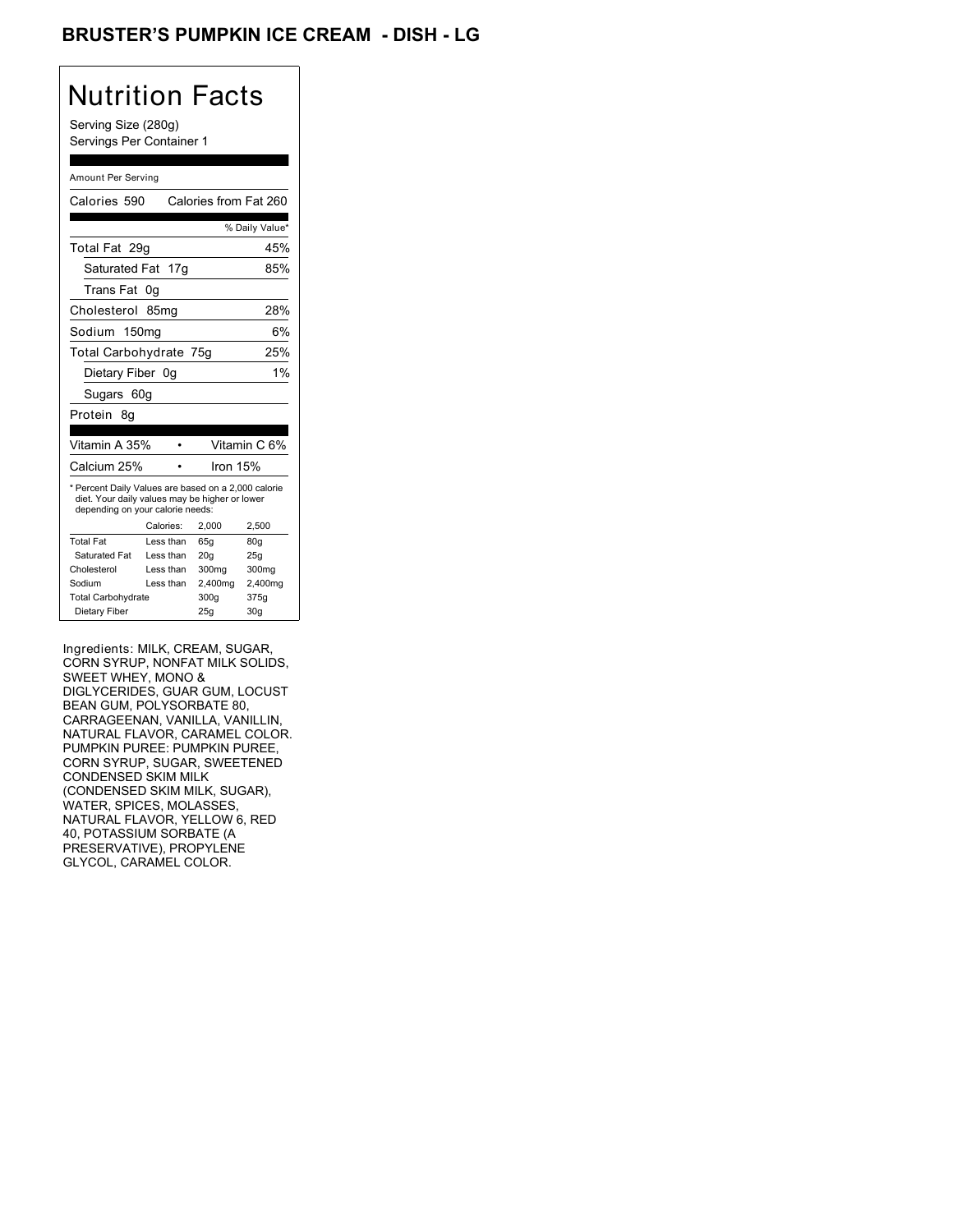### BRUSTER'S PUMPKIN ICE CREAM - SUGAR CONE - SM

## Nutrition Facts

Serving Size (153g) Servings Per Container 1

#### Amount Per Serving

| Calories 350           |    | Calories from Fat 130                               |  |
|------------------------|----|-----------------------------------------------------|--|
|                        |    | % Daily Value*                                      |  |
| Total Fat 15g          |    | 23%                                                 |  |
| Saturated Fat          | 8g | 42%                                                 |  |
| Trans Fat 0q           |    |                                                     |  |
| Cholesterol 40mg       |    | 14%                                                 |  |
| Sodium 95mg            |    | $4\%$                                               |  |
| Total Carbohydrate 49g |    | 16%                                                 |  |
| Dietary Fiber 0g       |    | $1\%$                                               |  |
| Sugars 33g             |    |                                                     |  |
| Protein 4q             |    |                                                     |  |
| Vitamin A 20%          |    | Vitamin C 4%                                        |  |
| Calcium 15%            |    | Iron $10%$                                          |  |
| diet.                  |    | * Percent Daily Values are based on a 2,000 calorie |  |

Ingredients: MILK, CREAM, SUGAR, CORN SYRUP, NONFAT MILK SOLIDS, SWEET WHEY, MONO & DIGLYCERIDES, GUAR GUM, LOCUST BEAN GUM, POLYSORBATE 80, CARRAGEENAN, VANILLA, VANILLIN, NATURAL FLAVOR, CARAMEL COLOR. PUMPKIN PUREE: PUMPKIN PUREE, CORN SYRUP, SUGAR, SWEETENED CONDENSED SKIM MILK (CONDENSED SKIM MILK, SUGAR), WATER, SPICES, MOLASSES, NATURAL FLAVOR, YELLOW 6, RED 40, POTASSIUM SORBATE (A PRESERVATIVE), PROPYLENE GLYCOL, CARAMEL COLOR. SUGAR CONE: ENRICHED WHEAT FLOUR (ENRICHED WITH NIACIN, REDUCED IRON, THIAMIN MONONITRATE, RIBOFLAVIN, FOLIC ACID), TAPIOCA FLOUR, SUGAR, VEGETABLE SHORTENING (SOYBEAN AND/OR CANOLA OIL, MODIFIED PALM OIL, SOY LECITHIN, AND/OR PARTIALLY HYDROGENATED SOYBEAN OIL), OAT FIBER AND/OR VEGETABLE FIBER, SALT, CARAMEL COLOR, ARTIFICIAL FLAVOR, SOY LECITHIN.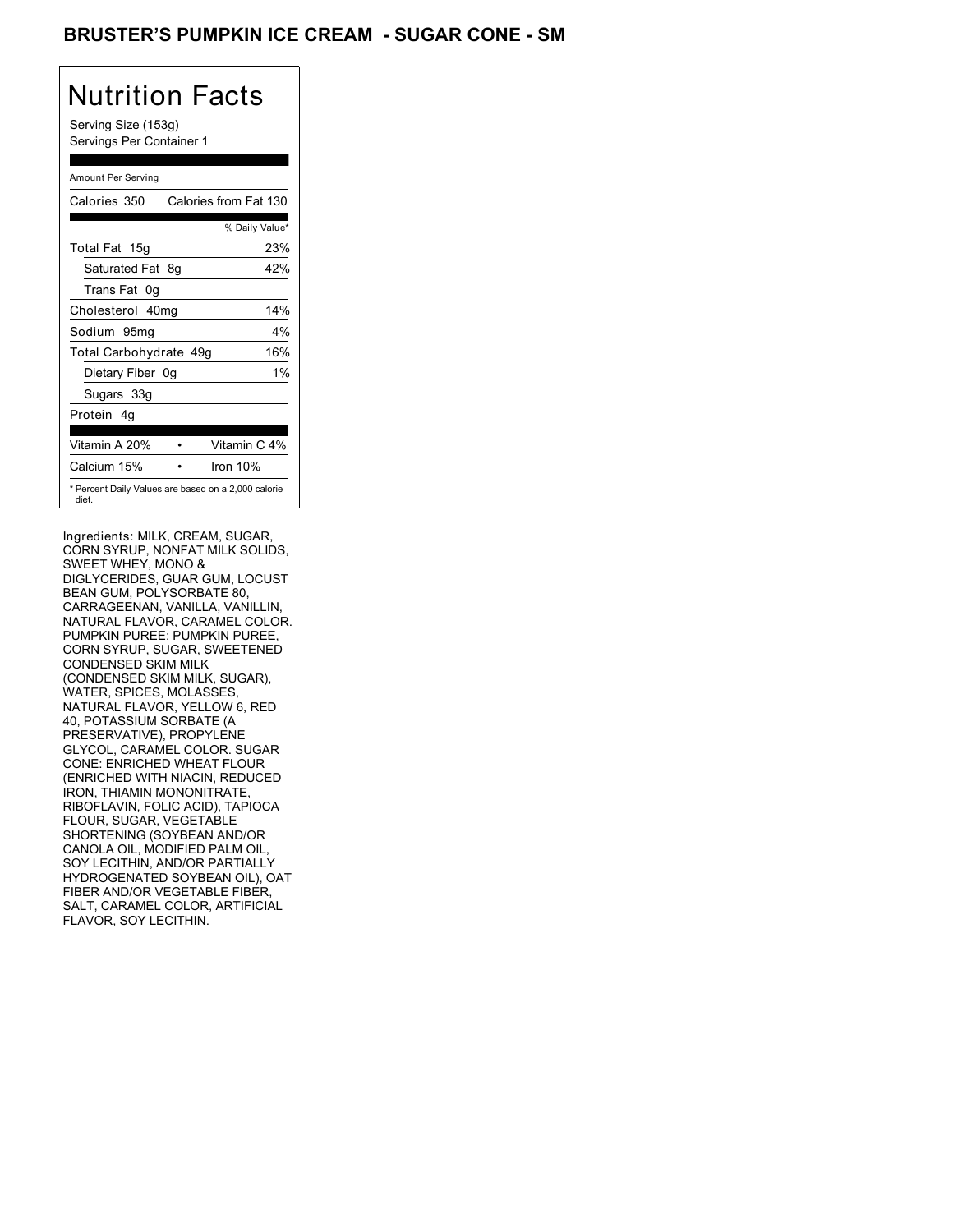### BRUSTER'S PUMPKIN ICE CREAM - SUGAR CONE - REG

## Nutrition Facts

Serving Size (223g) Servings Per Container 1

#### Amount Per Serving

| Calories 500                                                 | Calories from Fat 200 |
|--------------------------------------------------------------|-----------------------|
|                                                              | % Daily Value*        |
| Total Fat 22g                                                | 34%                   |
| Saturated Fat 13g                                            | 63%                   |
| Trans Fat 0q                                                 |                       |
| Cholesterol 65mg                                             | 21%                   |
| Sodium 135mg                                                 | 6%                    |
| Total Carbohydrate 68g                                       | 23%                   |
| Dietary Fiber 0g                                             | $1\%$                 |
| Sugars 48g                                                   |                       |
| Protein 6q                                                   |                       |
| Vitamin A 30%                                                | Vitamin C 4%          |
| Calcium 20%                                                  | Iron $15%$            |
| * Percent Daily Values are based on a 2,000 calorie<br>diet. |                       |

Ingredients: MILK, CREAM, SUGAR, CORN SYRUP, NONFAT MILK SOLIDS, SWEET WHEY, MONO & DIGLYCERIDES, GUAR GUM, LOCUST BEAN GUM, POLYSORBATE 80, CARRAGEENAN, VANILLA, VANILLIN, NATURAL FLAVOR, CARAMEL COLOR. PUMPKIN PUREE: PUMPKIN PUREE, CORN SYRUP, SUGAR, SWEETENED CONDENSED SKIM MILK (CONDENSED SKIM MILK, SUGAR), WATER, SPICES, MOLASSES, NATURAL FLAVOR, YELLOW 6, RED 40, POTASSIUM SORBATE (A PRESERVATIVE), PROPYLENE GLYCOL, CARAMEL COLOR. SUGAR CONE: ENRICHED WHEAT FLOUR (ENRICHED WITH NIACIN, REDUCED IRON, THIAMIN MONONITRATE, RIBOFLAVIN, FOLIC ACID), TAPIOCA FLOUR, SUGAR, VEGETABLE SHORTENING (SOYBEAN AND/OR CANOLA OIL, MODIFIED PALM OIL, SOY LECITHIN, AND/OR PARTIALLY HYDROGENATED SOYBEAN OIL), OAT FIBER AND/OR VEGETABLE FIBER, SALT, CARAMEL COLOR, ARTIFICIAL FLAVOR, SOY LECITHIN.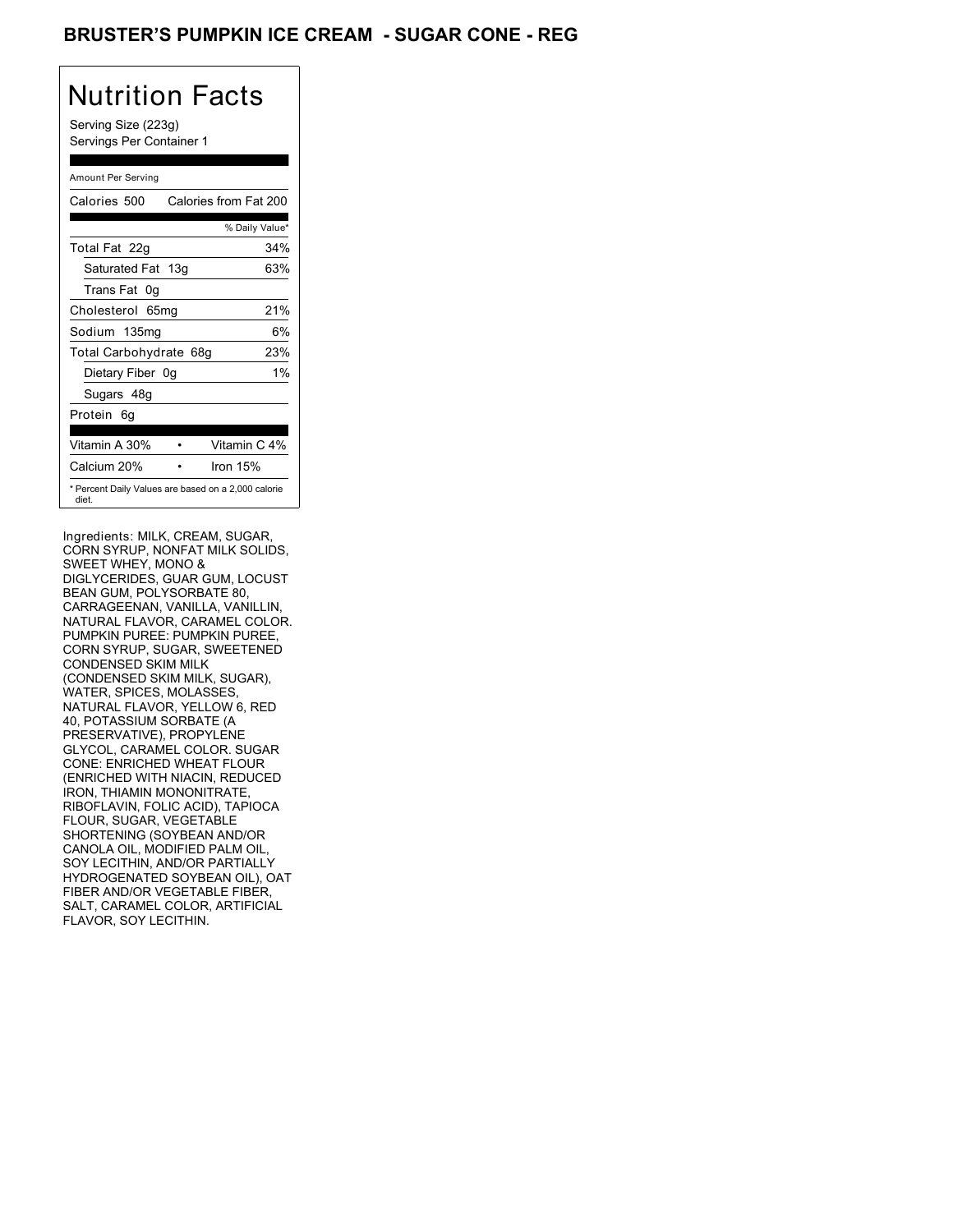## BRUSTER'S PUMPKIN ICE CREAM - SUGAR CONE - LG

## Nutrition Facts

Serving Size (293g) Servings Per Container 1

#### Amount Per Serving

| Calories 640           | Calories from Fat 260                               |
|------------------------|-----------------------------------------------------|
|                        | % Daily Value*                                      |
| Total Fat 29q          | 45%                                                 |
| Saturated Fat 17g      | 85%                                                 |
| Trans Fat 0q           |                                                     |
| Cholesterol 85mg       | 28%                                                 |
| Sodium 170mg           | 7%                                                  |
| Total Carbohydrate 87g | 29%                                                 |
| Dietary Fiber 0g       | $1\%$                                               |
| Sugars 63g             |                                                     |
| Protein 8q             |                                                     |
| Vitamin A 35%          | Vitamin C 6%                                        |
| Calcium 25%            | Iron $15%$                                          |
| diet.                  | * Percent Daily Values are based on a 2,000 calorie |

Ingredients: MILK, CREAM, SUGAR, CORN SYRUP, NONFAT MILK SOLIDS, SWEET WHEY, MONO & DIGLYCERIDES, GUAR GUM, LOCUST BEAN GUM, POLYSORBATE 80, CARRAGEENAN, VANILLA, VANILLIN, NATURAL FLAVOR, CARAMEL COLOR. PUMPKIN PUREE: PUMPKIN PUREE, CORN SYRUP, SUGAR, SWEETENED CONDENSED SKIM MILK (CONDENSED SKIM MILK, SUGAR), WATER, SPICES, MOLASSES, NATURAL FLAVOR, YELLOW 6, RED 40, POTASSIUM SORBATE (A PRESERVATIVE), PROPYLENE GLYCOL, CARAMEL COLOR. SUGAR CONE: ENRICHED WHEAT FLOUR (ENRICHED WITH NIACIN, REDUCED IRON, THIAMIN MONONITRATE, RIBOFLAVIN, FOLIC ACID), TAPIOCA FLOUR, SUGAR, VEGETABLE SHORTENING (SOYBEAN AND/OR CANOLA OIL, MODIFIED PALM OIL, SOY LECITHIN, AND/OR PARTIALLY HYDROGENATED SOYBEAN OIL), OAT FIBER AND/OR VEGETABLE FIBER, SALT, CARAMEL COLOR, ARTIFICIAL FLAVOR, SOY LECITHIN.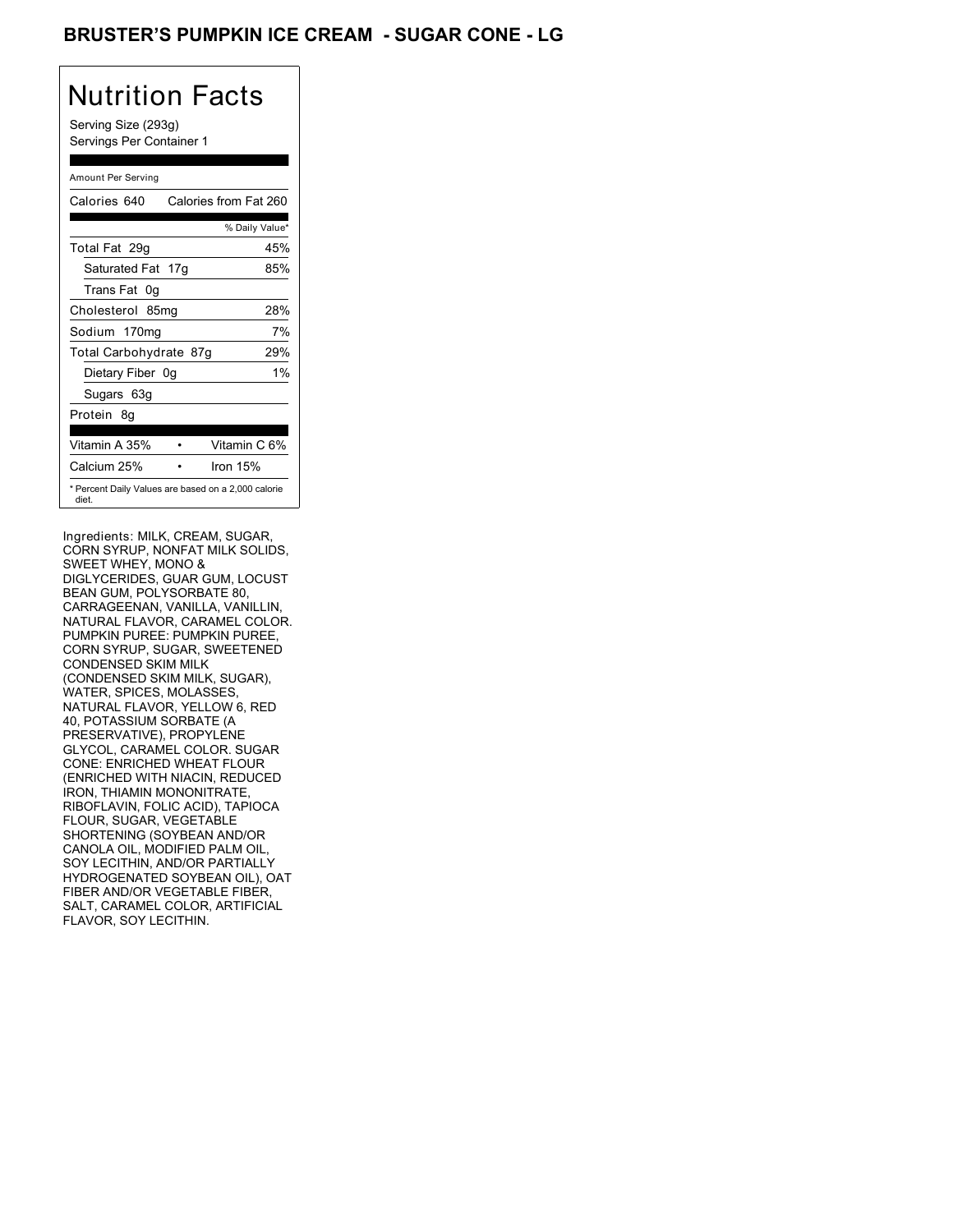## BRUSTER'S PUMPKIN ICE CREAM **- CAKE CONE - SM**

# Nutrition Facts

Serving Size (146g) Servings Per Container 1

#### Amount Per Serving

| Calories 320           | Calories from Fat 130                               |
|------------------------|-----------------------------------------------------|
|                        | % Daily Value*                                      |
| Total Fat 15g          | 22%                                                 |
| Saturated Fat 8g       | 42%                                                 |
| Trans Fat 0q           |                                                     |
| Cholesterol 40mg       | 14%                                                 |
| Sodium 85mg            | $4\%$                                               |
| Total Carbohydrate 42g | 14%                                                 |
| Dietary Fiber 0g       | $1\%$                                               |
| Sugars 30g             |                                                     |
| Protein 4q             |                                                     |
| Vitamin A 20%          | Vitamin C 4%                                        |
| Calcium 15%            | Iron 10%                                            |
| diet.                  | * Percent Daily Values are based on a 2,000 calorie |

Ingredients: MILK, CREAM, SUGAR, CORN SYRUP, NONFAT MILK SOLIDS, SWEET WHEY, MONO & DIGLYCERIDES, GUAR GUM, LOCUST BEAN GUM, POLYSORBATE 80, CARRAGEENAN, VANILLA, VANILLIN, NATURAL FLAVOR, CARAMEL COLOR. PUMPKIN PUREE: PUMPKIN PUREE, CORN SYRUP, SUGAR, SWEETENED CONDENSED SKIM MILK (CONDENSED SKIM MILK, SUGAR), WATER, SPICES, MOLASSES, NATURAL FLAVOR, YELLOW 6, RED 40, POTASSIUM SORBATE (A PRESERVATIVE), PROPYLENE GLYCOL, CARAMEL COLOR. CAKE CONE: ENRICHED WHEAT FLOUR (ENRICHED WITH NIACIN, REDUCED IRON, THIAMIN MONONITRATE, RIBOFLAVIN, FOLIC ACID), TAPIOCA FLOUR, SUGAR, VEGETABLE OIL SHORTENING (SOYBEAN AND/OR CANOLA OIL, MODIFIED PALM OIL, SOY LECITHIN, AND/OR PARTIALLY HYDROGENATED SOYBEAN OIL), LEAVENING (SODIUM BICARBONATE, AMMONIUM BICARBONATE), SALT, NATURAL FLAVOR, ANNATTO (VEGETABLE COLOR).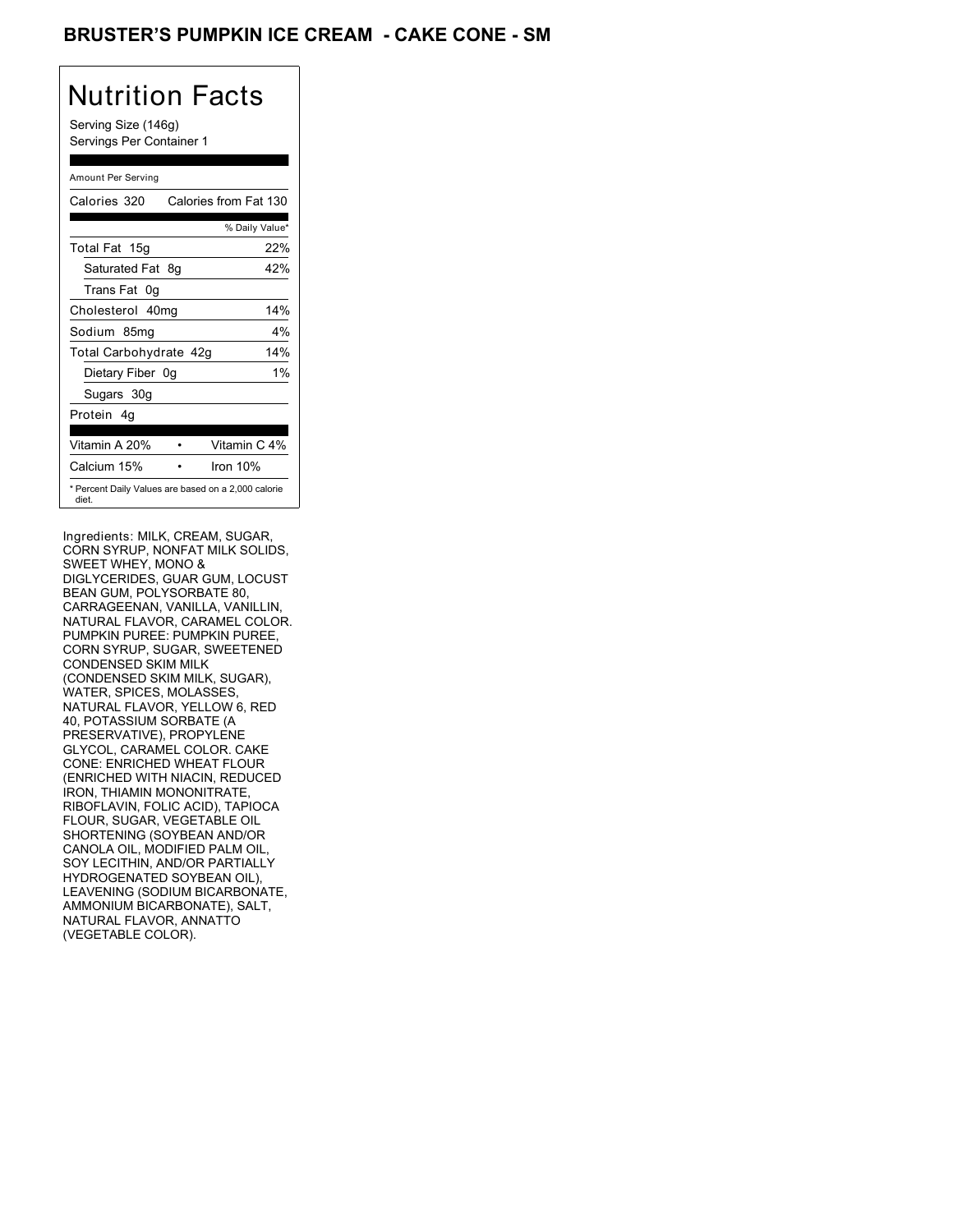## BRUSTER'S PUMPKIN ICE CREAM **- CAKE CONE - REG**

# Nutrition Facts

Serving Size (216g) Servings Per Container 1

#### Amount Per Serving

| Calories 470           | Calories from Fat 200                               |
|------------------------|-----------------------------------------------------|
|                        | % Daily Value*                                      |
| Total Fat 22g          | 34%                                                 |
| Saturated Fat 13g      | 63%                                                 |
| Trans Fat 0q           |                                                     |
| Cholesterol 65mg       | 21%                                                 |
| Sodium 125mg           | 5%                                                  |
| Total Carbohydrate 61g | 20%                                                 |
| Dietary Fiber 0g       | $1\%$                                               |
| Sugars 45g             |                                                     |
| Protein 6q             |                                                     |
| Vitamin A 30%          | Vitamin C 4%                                        |
| Calcium 20%            | Iron 15%                                            |
| diet.                  | * Percent Daily Values are based on a 2,000 calorie |

Ingredients: MILK, CREAM, SUGAR, CORN SYRUP, NONFAT MILK SOLIDS, SWEET WHEY, MONO & DIGLYCERIDES, GUAR GUM, LOCUST BEAN GUM, POLYSORBATE 80, CARRAGEENAN, VANILLA, VANILLIN, NATURAL FLAVOR, CARAMEL COLOR. PUMPKIN PUREE: PUMPKIN PUREE, CORN SYRUP, SUGAR, SWEETENED CONDENSED SKIM MILK (CONDENSED SKIM MILK, SUGAR), WATER, SPICES, MOLASSES, NATURAL FLAVOR, YELLOW 6, RED 40, POTASSIUM SORBATE (A PRESERVATIVE), PROPYLENE GLYCOL, CARAMEL COLOR. CAKE CONE: ENRICHED WHEAT FLOUR (ENRICHED WITH NIACIN, REDUCED IRON, THIAMIN MONONITRATE, RIBOFLAVIN, FOLIC ACID), TAPIOCA FLOUR, SUGAR, VEGETABLE OIL SHORTENING (SOYBEAN AND/OR CANOLA OIL, MODIFIED PALM OIL, SOY LECITHIN, AND/OR PARTIALLY HYDROGENATED SOYBEAN OIL), LEAVENING (SODIUM BICARBONATE, AMMONIUM BICARBONATE), SALT, NATURAL FLAVOR, ANNATTO (VEGETABLE COLOR).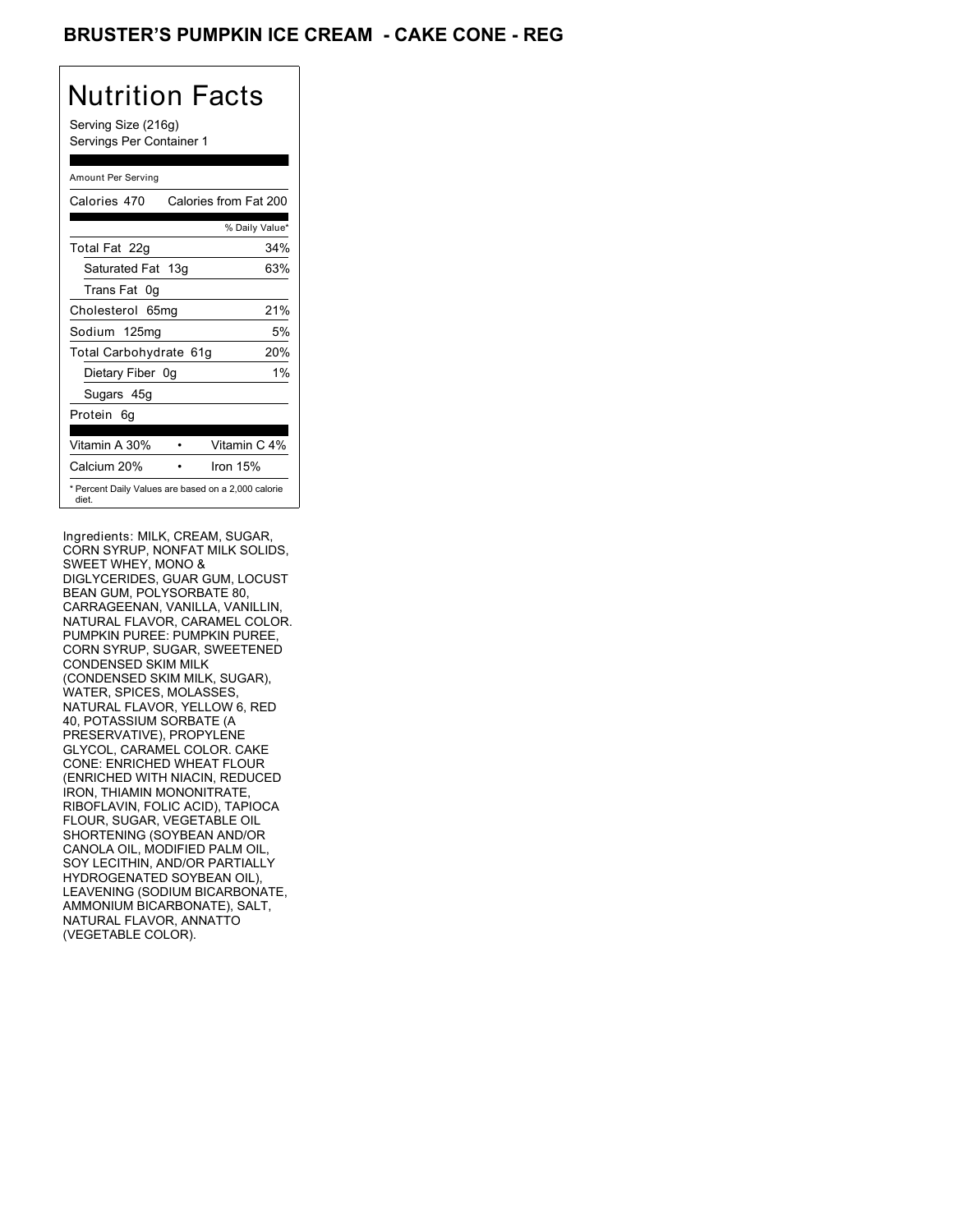## BRUSTER'S PUMPKIN ICE CREAM **- CAKE CONE - LG**

# Nutrition Facts

Serving Size (286g) Servings Per Container 1

#### Amount Per Serving

| Calories 610                                                 | Calories from Fat 260 |
|--------------------------------------------------------------|-----------------------|
|                                                              | % Daily Value*        |
| Total Fat 29q                                                | 45%                   |
| Saturated Fat 17g                                            | 85%                   |
| Trans Fat 0q                                                 |                       |
| Cholesterol 85mg                                             | 28%                   |
| Sodium 160mg                                                 | 7%                    |
| Total Carbohydrate 80g                                       | 27%                   |
| Dietary Fiber 0g                                             | $1\%$                 |
| Sugars 60g                                                   |                       |
| Protein 8q                                                   |                       |
| Vitamin A 35%                                                | Vitamin C 6%          |
| Calcium 25%                                                  | Iron $15%$            |
| * Percent Daily Values are based on a 2,000 calorie<br>diet. |                       |

Ingredients: MILK, CREAM, SUGAR, CORN SYRUP, NONFAT MILK SOLIDS, SWEET WHEY, MONO & DIGLYCERIDES, GUAR GUM, LOCUST BEAN GUM, POLYSORBATE 80, CARRAGEENAN, VANILLA, VANILLIN, NATURAL FLAVOR, CARAMEL COLOR. PUMPKIN PUREE: PUMPKIN PUREE, CORN SYRUP, SUGAR, SWEETENED CONDENSED SKIM MILK (CONDENSED SKIM MILK, SUGAR), WATER, SPICES, MOLASSES, NATURAL FLAVOR, YELLOW 6, RED 40, POTASSIUM SORBATE (A PRESERVATIVE), PROPYLENE GLYCOL, CARAMEL COLOR. CAKE CONE: ENRICHED WHEAT FLOUR (ENRICHED WITH NIACIN, REDUCED IRON, THIAMIN MONONITRATE, RIBOFLAVIN, FOLIC ACID), TAPIOCA FLOUR, SUGAR, VEGETABLE OIL SHORTENING (SOYBEAN AND/OR CANOLA OIL, MODIFIED PALM OIL, SOY LECITHIN, AND/OR PARTIALLY HYDROGENATED SOYBEAN OIL), LEAVENING (SODIUM BICARBONATE, AMMONIUM BICARBONATE), SALT, NATURAL FLAVOR, ANNATTO (VEGETABLE COLOR).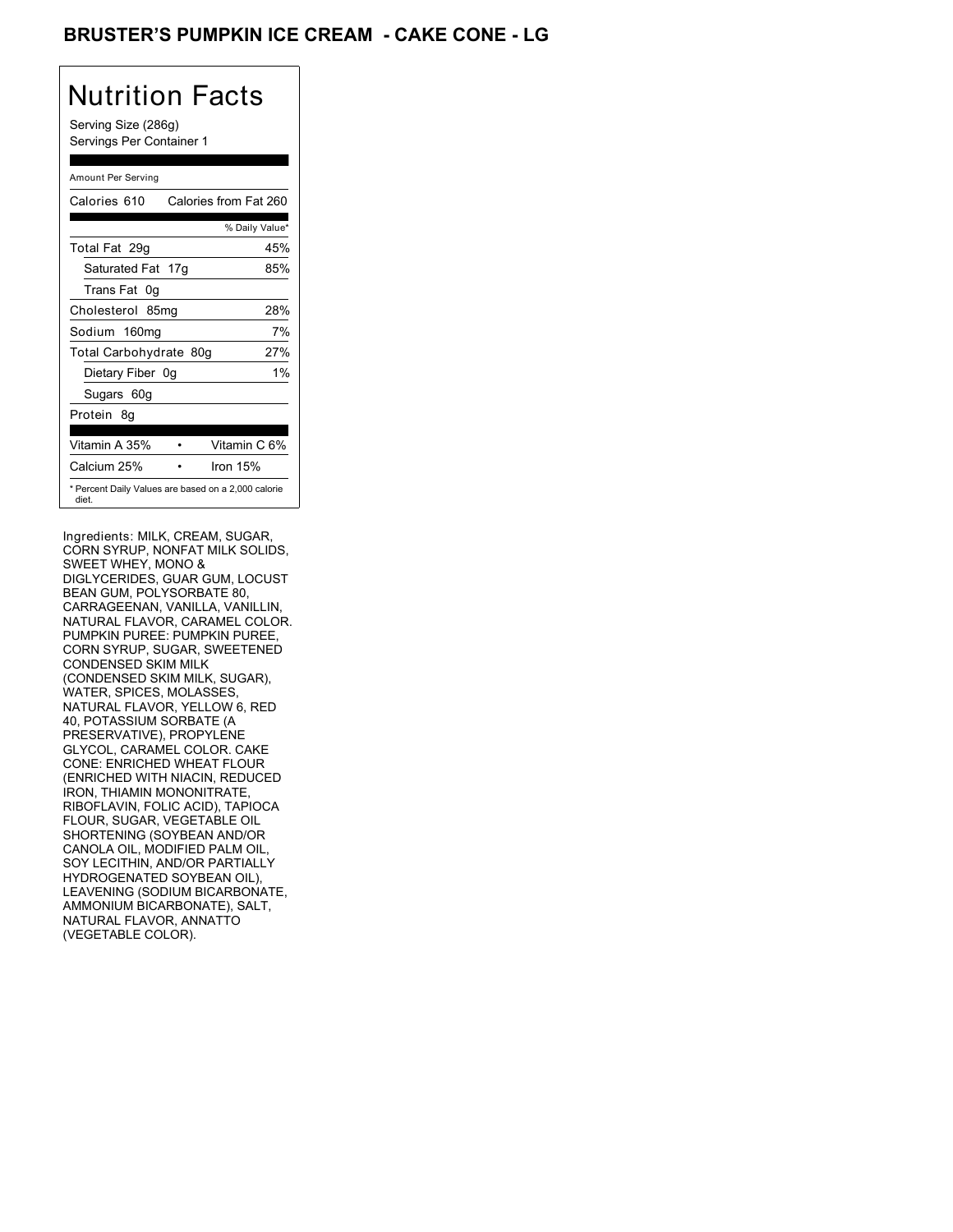### BRUSTER'S PUMPKIN ICE CREAM - WAFFLE CONE - SM

# Nutrition Facts

Serving Size (170g) Servings Per Container 1

#### Amount Per Serving

| Calories 420           | Calories from Fat 160                               |
|------------------------|-----------------------------------------------------|
|                        | % Daily Value*                                      |
| Total Fat 18g          | 27%                                                 |
| Saturated Fat 9q       | 46%                                                 |
| Trans Fat 0q           |                                                     |
| Cholesterol 50mg       | 17%                                                 |
| Sodium 75mg            | 3%                                                  |
| Total Carbohydrate 60g | 20%                                                 |
| Dietary Fiber 0g       | $1\%$                                               |
| Sugars 40g             |                                                     |
| Protein 5q             |                                                     |
| Vitamin A 20%          | Vitamin C 4%                                        |
| Calcium 15%            | Iron 10%                                            |
| diet.                  | * Percent Daily Values are based on a 2,000 calorie |

Ingredients: MILK, CREAM, SUGAR, CORN SYRUP, NONFAT MILK SOLIDS, SWEET WHEY, MONO & DIGLYCERIDES, GUAR GUM, LOCUST BEAN GUM, POLYSORBATE 80, CARRAGEENAN, VANILLA, VANILLIN, NATURAL FLAVOR, CARAMEL COLOR. PUMPKIN PUREE: PUMPKIN PUREE, CORN SYRUP, SUGAR, SWEETENED CONDENSED SKIM MILK (CONDENSED SKIM MILK, SUGAR), WATER, SPICES, MOLASSES, NATURAL FLAVOR, YELLOW 6, RED 40, POTASSIUM SORBATE (A PRESERVATIVE), PROPYLENE GLYCOL, CARAMEL COLOR. WAFFLE CONE: ENRICHED BLEACHED WHEAT FLOUR (ENRICHED WITH NIACIN, REDUCED IRON, THIAMIN MONONITRATE, RIBOFLAVIN, FOLIC ACID), SUGAR, VEGETABLE SHORTENING (PARTIALLY HYDROGENATED SOYBEAN AND COTTONSEED OILS), WHOLE EGG, ARTIFICIAL FLAVOR (INCLUDING MALTODEXTRIN, MODIFIED CORNSTARCH, BUTTER, BUTTERMILK), DEXTROSE, SOY LECITHIN, ARTIFICIAL VANILLA FLAVOR.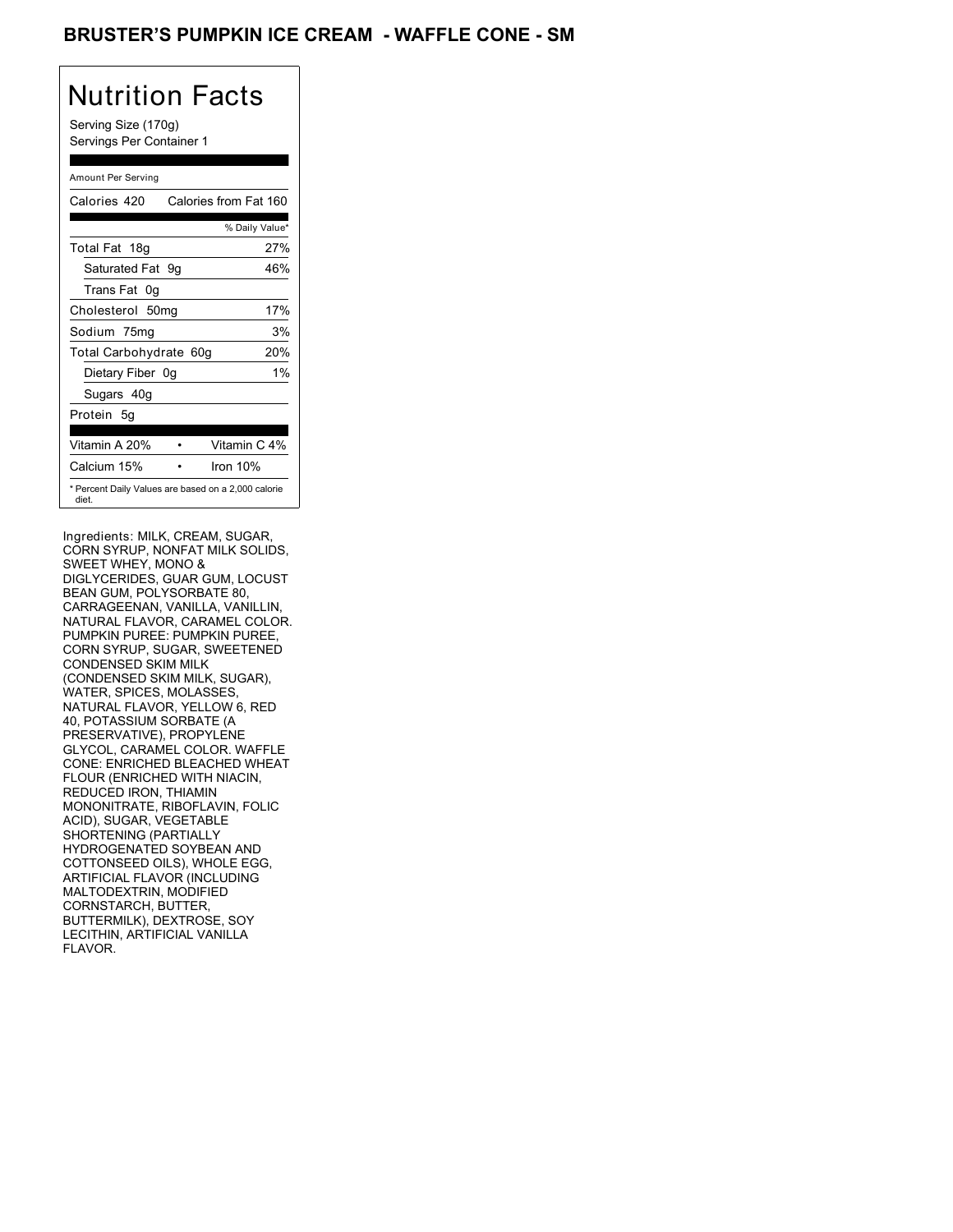### BRUSTER'S PUMPKIN ICE CREAM - WAFFLE CONE - REG

## Nutrition Facts

Serving Size (240g) Servings Per Container 1

#### Amount Per Serving

| Calories 570           | Calories from Fat 220                               |
|------------------------|-----------------------------------------------------|
|                        | % Daily Value*                                      |
| Total Fat 25g          | 38%                                                 |
| Saturated Fat 13g      | 67%                                                 |
| Trans Fat 0q           |                                                     |
| Cholesterol 70mg       | 24%                                                 |
| Sodium 115mg           | 5%                                                  |
| Total Carbohydrate 79g | 26%                                                 |
| Dietary Fiber 0g       | $1\%$                                               |
| Sugars 55g             |                                                     |
| Protein 7q             |                                                     |
| Vitamin A 30%          | Vitamin C 4%                                        |
| Calcium 20%            | Iron $15%$                                          |
| diet.                  | * Percent Daily Values are based on a 2,000 calorie |

Ingredients: MILK, CREAM, SUGAR, CORN SYRUP, NONFAT MILK SOLIDS, SWEET WHEY, MONO & DIGLYCERIDES, GUAR GUM, LOCUST BEAN GUM, POLYSORBATE 80, CARRAGEENAN, VANILLA, VANILLIN, NATURAL FLAVOR, CARAMEL COLOR. PUMPKIN PUREE: PUMPKIN PUREE, CORN SYRUP, SUGAR, SWEETENED CONDENSED SKIM MILK (CONDENSED SKIM MILK, SUGAR), WATER, SPICES, MOLASSES, NATURAL FLAVOR, YELLOW 6, RED 40, POTASSIUM SORBATE (A PRESERVATIVE), PROPYLENE GLYCOL, CARAMEL COLOR. WAFFLE CONE: ENRICHED BLEACHED WHEAT FLOUR (ENRICHED WITH NIACIN, REDUCED IRON, THIAMIN MONONITRATE, RIBOFLAVIN, FOLIC ACID), SUGAR, VEGETABLE SHORTENING (PARTIALLY HYDROGENATED SOYBEAN AND COTTONSEED OILS), WHOLE EGG, ARTIFICIAL FLAVOR (INCLUDING MALTODEXTRIN, MODIFIED CORNSTARCH, BUTTER, BUTTERMILK), DEXTROSE, SOY LECITHIN, ARTIFICIAL VANILLA FLAVOR.